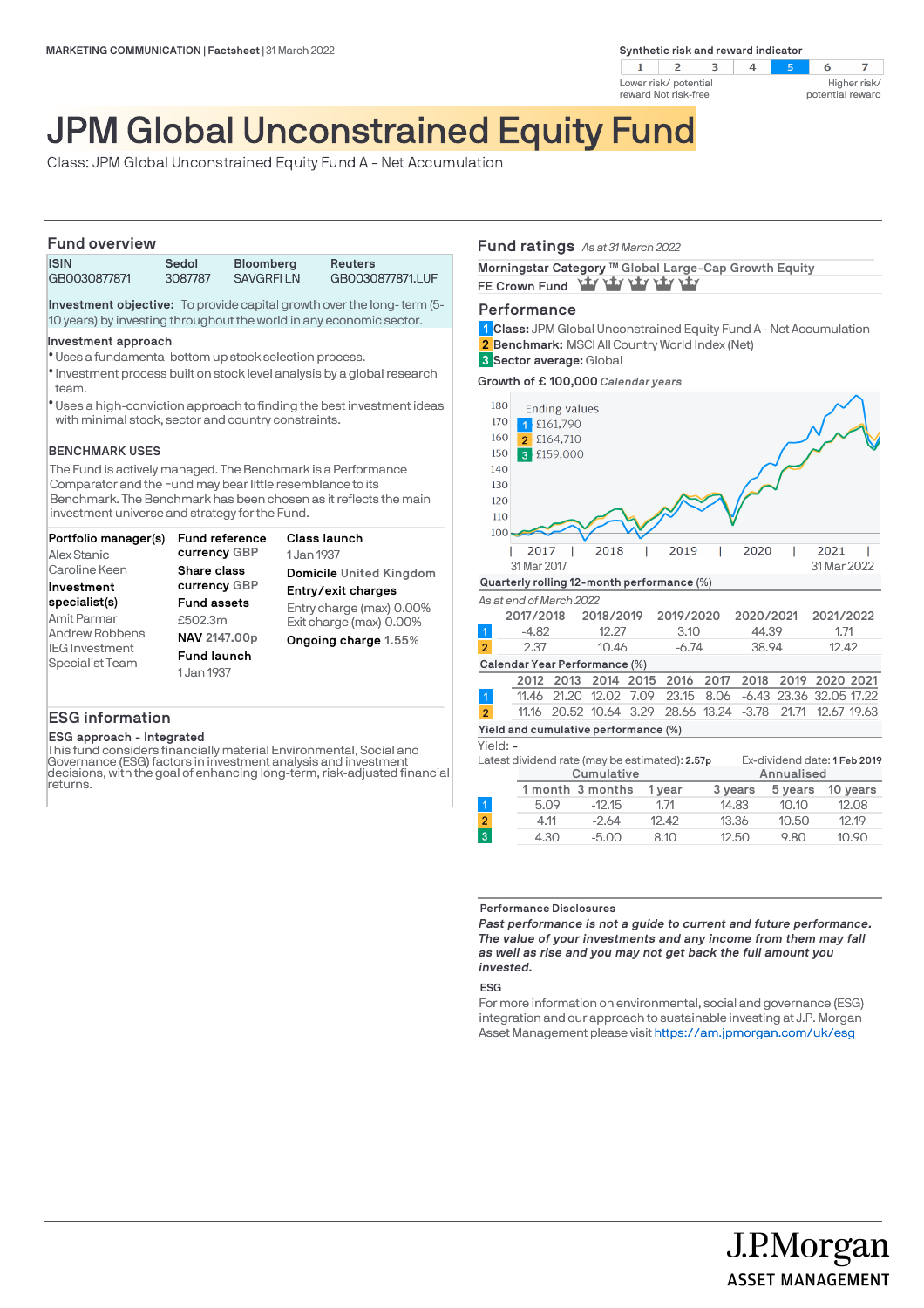## **Portfolio analysis**

| Measurement               | 3 years | $5 \,\mathrm{years}$ |
|---------------------------|---------|----------------------|
| Correlation               | 0.82    | 0.85                 |
| Alpha (%)                 | 1.30    | $-0.36$              |
| Beta                      | 0.93    | 0.98                 |
| Annualised volatility (%) | 15.32   | 14.19                |
| Sharpe ratio              | 0.97    | 0.73                 |
| Information ratio         | 0.18    | $-0.01$              |

## **Holdings**

| Top 10                     | Sector                        | % of assets |
|----------------------------|-------------------------------|-------------|
| Amazon.Com                 | <b>Consumer Discretionary</b> | 7.0         |
| Mastercard                 | Information Technology        | 5.3         |
| Microsoft                  | Information Technology        | 5.3         |
| Uber Technologies          | Industrials                   | 4.5         |
| UnitedHealth               | <b>Health Care</b>            | 4.4         |
| Blackstone                 | Financials                    | 4.2         |
| Taiwan Semiconductor       | Information Technology        | 3.4         |
| <b>IDP</b> Education       | <b>Consumer Discretionary</b> | 3.3         |
| Zoetis                     | <b>Health Care</b>            | 3.2         |
| <b>Samsung Electronics</b> | Information Technology        | 3.0         |

### **Market cap (%) (USD)**



| Regions (%)                |      | Compared to benchmark |  |  |
|----------------------------|------|-----------------------|--|--|
| North America              | 66.7 | $+2.1$                |  |  |
| <b>Emerging Markets</b>    | 11.5 | $+0.4$                |  |  |
| Europe & Middle East ex UK | 9.4  | $-2.7$                |  |  |
| Pacific ex-Japan           | 5.0  | $+1.9$                |  |  |
| Japan                      | 1.7  | $-3.7$                |  |  |
| United Kingdom             | 0.0  | $-3.7$                |  |  |
| Cash                       | 5.7  | $+5.7$                |  |  |

| Sectors (%)                   |      | <b>Compared to benchmark</b> |
|-------------------------------|------|------------------------------|
| Information Technology        | 34.5 | $+12.1$                      |
| <b>Consumer Discretionary</b> | 17.3 | $+5.6$                       |
| <b>Health Care</b>            | 13.0 | $+1.1$                       |
| Industrials                   | 11.6 | $+2.1$                       |
| Financials                    | 10.4 | $-4.2$                       |
| <b>Consumer Staples</b>       | 4.9  | $-2.0$                       |
| <b>Communication Services</b> | 2.6  | $-5.5$                       |
| <b>Materials</b>              | 0.0  | $-5.0$                       |
| Energy                        | 0.0  | $-4.3$                       |
| Utilities                     | 0.0  | $-2.9$                       |
| <b>Real Estate</b>            | 0.0  | $-2.7$                       |
| Cash                          | 5.7  | $+5.7$                       |